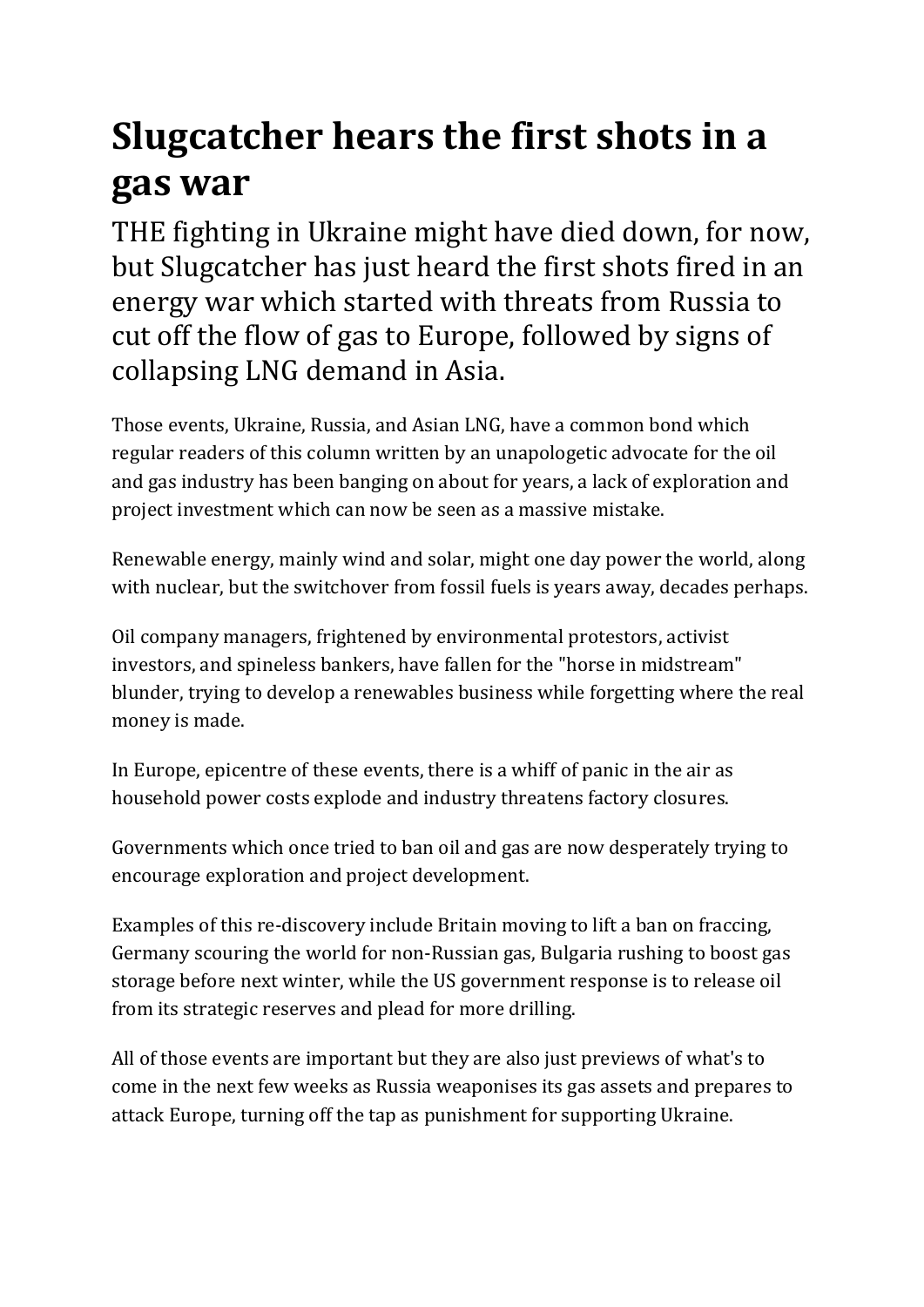"It won't happen", is a common reaction to Russia's gas export threat, but that's coming from the same people who said Russia would never invade Ukraine. It made no sense, but Russia did it anyway and is now bleeding cash, men, and equipment at the same rate as its target.

Gas is the next chapter in this ludicrous situation and while it might make no sense to an outsider, and will be as damaging to Russia as Europe, it cannot be dismissed as impossible because the groundwork has been done with demands that European gas buyers settle their accounts in roubles.

Mid-April is the deadline for payment in US dollars and Euros to be substituted with Russia's debased currency and while no-one seems to understand why it should be seen as a political manoeuvre rather than anything that makes business sense - a currency version of the Ukraine invasion.

As one European diplomat told London's Financial Times newspaper over the weekend there are three possible reasons for the pay-in-roubles edict from the Russian president, Vladimir Putin.

The Russians could be trying to use gas as a tool to split European solidarity and possibly circumvent sanctions, or it could be an attempt to boost the value of the rouble, or it could be an attempt to scare the market and drive gas prices even higher.

And then there's the pure political play of trying to force customers in western Europe to deal with the Russian central bank, which is under sanction, forcing gas buyers to break the sanctions of their own governments.

But, on top of that was the most interesting observation of all: "It seems very likely that even people inside the Russian administration don't know about the objectives."

The next two weeks might reveal more but given what happened with the invasion which made no sense it might be wise to assume that turning off the gas to western Europe will happen even if it also makes no sense.

For Australian investors, what's happening in Europe is a fabulous opportunity but one which comes with a warning about demand destruction as much as it is about restricted supply.